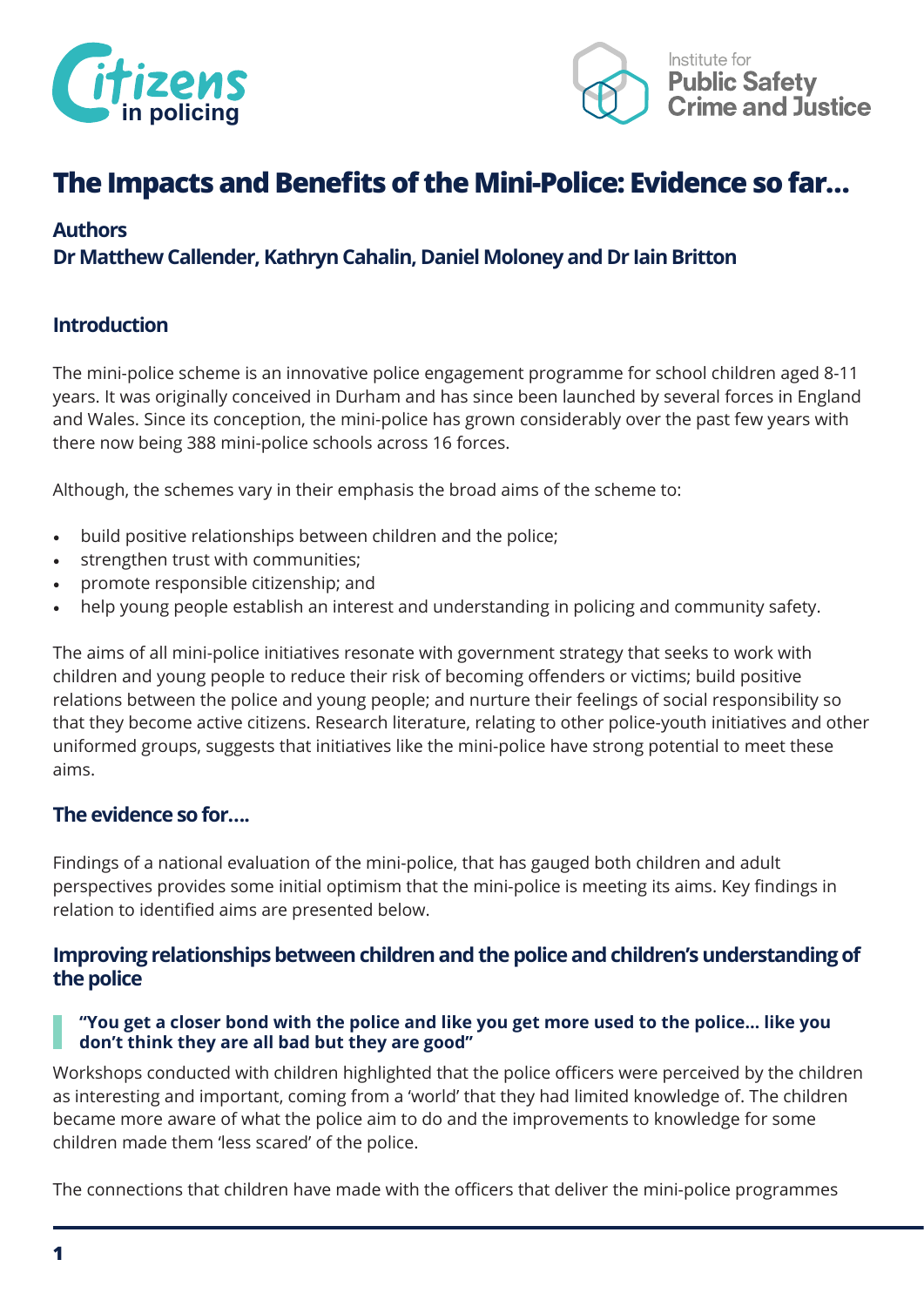in schools were strong and the children spoke fondly of the officers. This connection felt for some children as a form of belonging within the policing family and some children described how they now would feel more comfortable to approach and speak to police officers in public spaces. Critically, the children were more mindful of what the police do and the stresses they face, with the children respecting officers and holding them in esteem.



A survey was also conducted with children and whilst most children (both mini-police and non mini-police) held positive views of the police, participation in the mini-police appears to have an enhancing effect on children's perspectives with more mini-police children likely to strongly agree with positive statements about the police than non mini-police children. They were also more likely to strongly agree that they have a good understanding of all the different things the police do and how to contact them.

All teachers and parents agreed that the scheme has a positive impact on children's understanding of what the police do and their confidence and trust in the police. One parent commented:

### **"He has learned a lot about what the police force does and how they are a big part of our community and he realises the importance of civilian and police unity to combat crime in the area".**

### **Increasing social responsibility and citizenship amongst young people**

### **"I love the mini-police because we get to help our community and people less fortunate than us"**

Children were particularly motivated to improve safety within their local environment, through litter picking, supporting local speed awareness campaigns or online safety. Making an impact on the community enabled children to feel proud of their role in the mini-police and their place within the community. Activities that supported the community were positively reported and children described their hopes to have a greater impact in the future.

What appeared to be the most valuable outcome were the positive relationships officers had developed with children who previously had, or who live with family members that have, negative views of the police, intervening early to positively change children's attitudes and values.

Adults also made comments that suggested the scheme is having an impact on children's sense of community responsibility:

### **"It helped him become more responsible and involved in preventing and reporting inappropriate actions by observing certain rules."**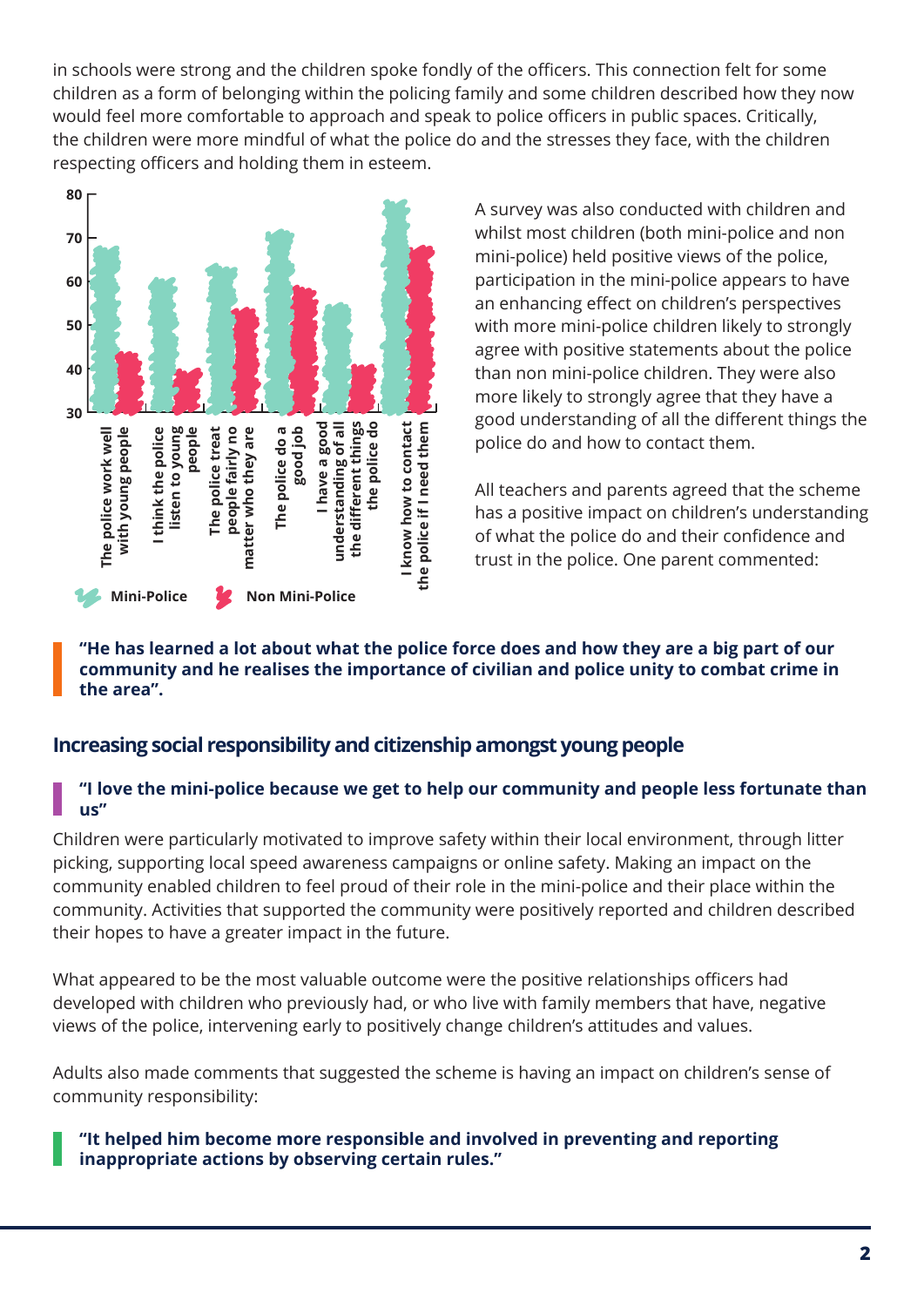### **Building confidence, esteem and other social skills**

#### **"I like being in the mini-police because it helps me be more confident in myself"** П



The children assumed the identity of being a mini-police officer which led to a range of positive internal emotions. In the workshops, several children described how taking part in the mini-police had impacted their confidence in themselves, enabling new social networks to form within school.

Only 3% of parents surveyed felt the scheme had no impact on their child's confidence, nearly half suggested that participation in the mini-police had a significantly positive impact on the confidence and skills of children. About 9 in 10 indicated that they felt it has had a positive impact on their child's team work skills, listening or speaking skills and about 4 in 10 suggesting that the positive impact was significant.

Teachers were also asked to rate the impact of the scheme on confidence and skills. As with parents, 97% felt being in the mini-police has had a positive impact on the confidence of children.

### **"Children who are less confident in some situations of responsibility benefited by being part of a team."**

### **Forging links and relationships between the police and the community**

### **"In terms of community, it's another avenue where we find that we get engaged… They're almost bridging a gap between communities who won't approach the police and the police who can't approach the community…"**

Strategic leads discussed how the mini-police receives a positive response from the public when they are out in the community and when they appear on social media. None had experienced any negative coverage. Also, the mini-police were invited to a lot of events, and they were certainly seen by some as a useful and positive way to engage the community.

Evidence from the parent survey suggests that the mini-police has had a positive impact on parent's perceptions of the police and likelihood of engaging with them. Most parents (92%) indicated that their child's participation in the mini-police has positively impacted their view of the extent to which the police do a good job in their area, 75% stated that it had positively impacted their view that police can be trusted in their area and their confidence in reporting a crime or making an enquiry. Parents also talked about having learnt from their child's participation in the mini-police for example, crime prevention information and what to do in certain situations, understanding the varied roles of police officers, work that goes on behind the scenes and their commitment to community engagement activities.